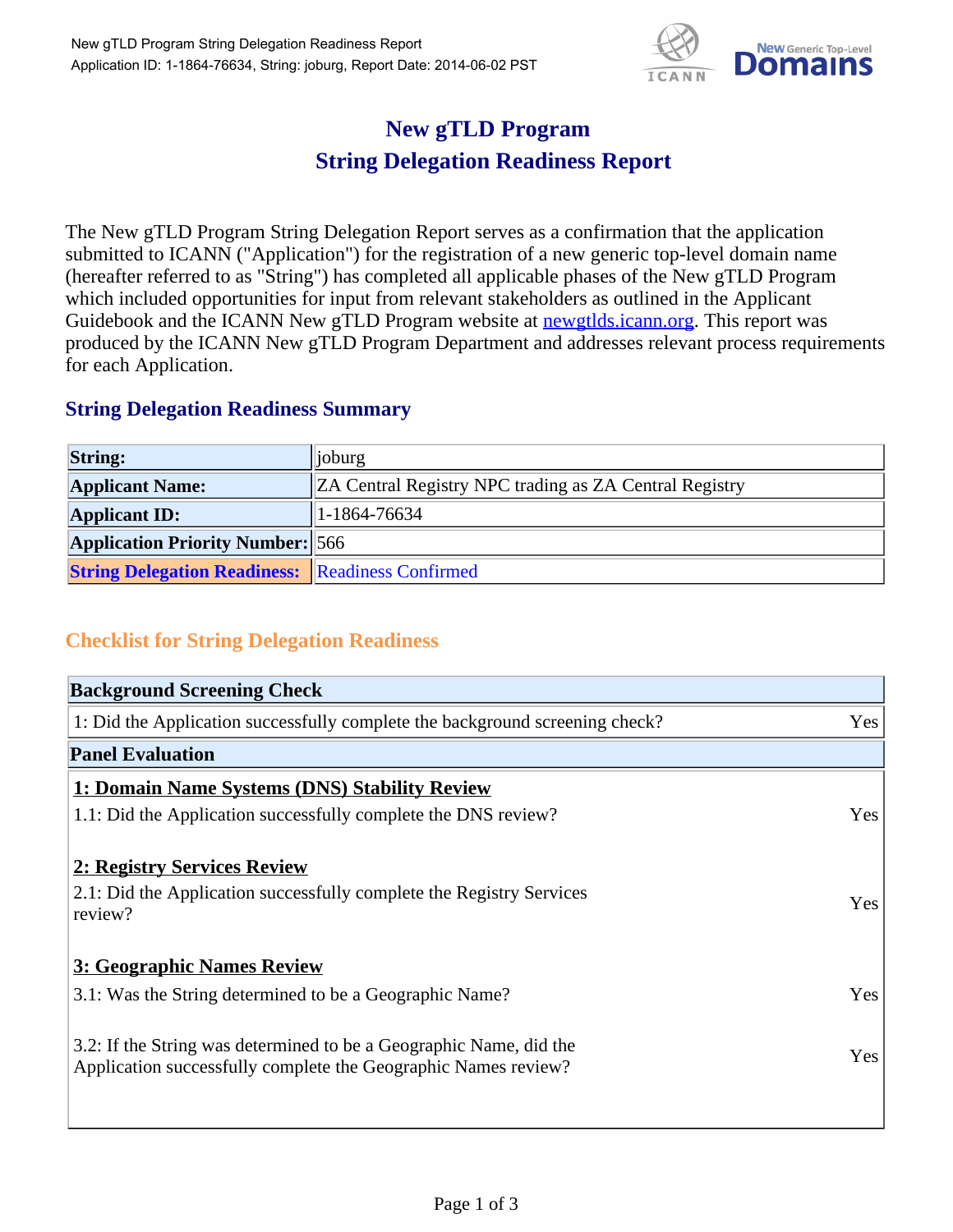

| <b>4: Financial Review</b><br>$\vert$ 4.1: Did the Application successfully complete the Financial Capability |            |
|---------------------------------------------------------------------------------------------------------------|------------|
| review?                                                                                                       | <b>Yes</b> |
| <b>5: Technical Review</b>                                                                                    |            |
| 5.1: Did the Application successfully complete the Technical and                                              | <b>Yes</b> |
| <b>Operation Capability review?</b>                                                                           |            |
| <b>6: String Similarity Review</b>                                                                            |            |
| $\vert$ 6.1: Was the Application determined to not be confusingly similar to other                            | Yes        |
| applied for strings, including through String Confusion Objections?                                           |            |
| 6.2: If the Application was determined to be confusingly similar to other                                     |            |
| applied for strings, including through String Confusion Objections, did the                                   |            |
| Application prevail in the string contention resolution process (CPE,                                         | N/A        |
| Auction, and/or Self-Resolution of String Contention via                                                      |            |
| withdrawal/termination of all other members in contention)?                                                   |            |

| <b>Public Comment Period</b>                                                                                                                                                                   |                |
|------------------------------------------------------------------------------------------------------------------------------------------------------------------------------------------------|----------------|
| 1: Was the public provided an opportunity to submit comments on the Application?                                                                                                               | Yes            |
| 2: Were comments for the Application considered by evaluation panels?                                                                                                                          | Yes            |
| <b>Objection Process</b>                                                                                                                                                                       |                |
| 1: Were objections filed against the Application?                                                                                                                                              | <b>No</b>      |
| 2: If objections were filed against the Application, did Applicant prevail in the dispute<br>resolution proceedings for all Legal Rights, Limited Public Interest and Community<br>Objections? | N/A            |
| Governmental Advisory Committee (GAC) Advice                                                                                                                                                   |                |
| 1: Did the GAC have an opportunity to provide advice for the Application?                                                                                                                      | Yes            |
| 2: Did the GAC provide consensus GAC advice that the String should not be approved by<br>the ICANN Board?                                                                                      | N <sub>o</sub> |
| 3: If the GAC provided consensus GAC advice to the ICANN Board, did the ICANN Board<br>(or New gTLD Program Committee) accept the GAC advice?                                                  | N/A            |
| <b>Accountability Mechanisms</b>                                                                                                                                                               |                |
| 1: Was the Application the subject of a complaint or review through one of ICANN's<br>accountability mechanisms (Reconsideration or Independent Review)?                                       | No             |
| 1.1: If yes, did the BGC, ICANN Board or New gTLD Program Committee determine that<br>the Application should not proceed to contracting?                                                       | N/A            |